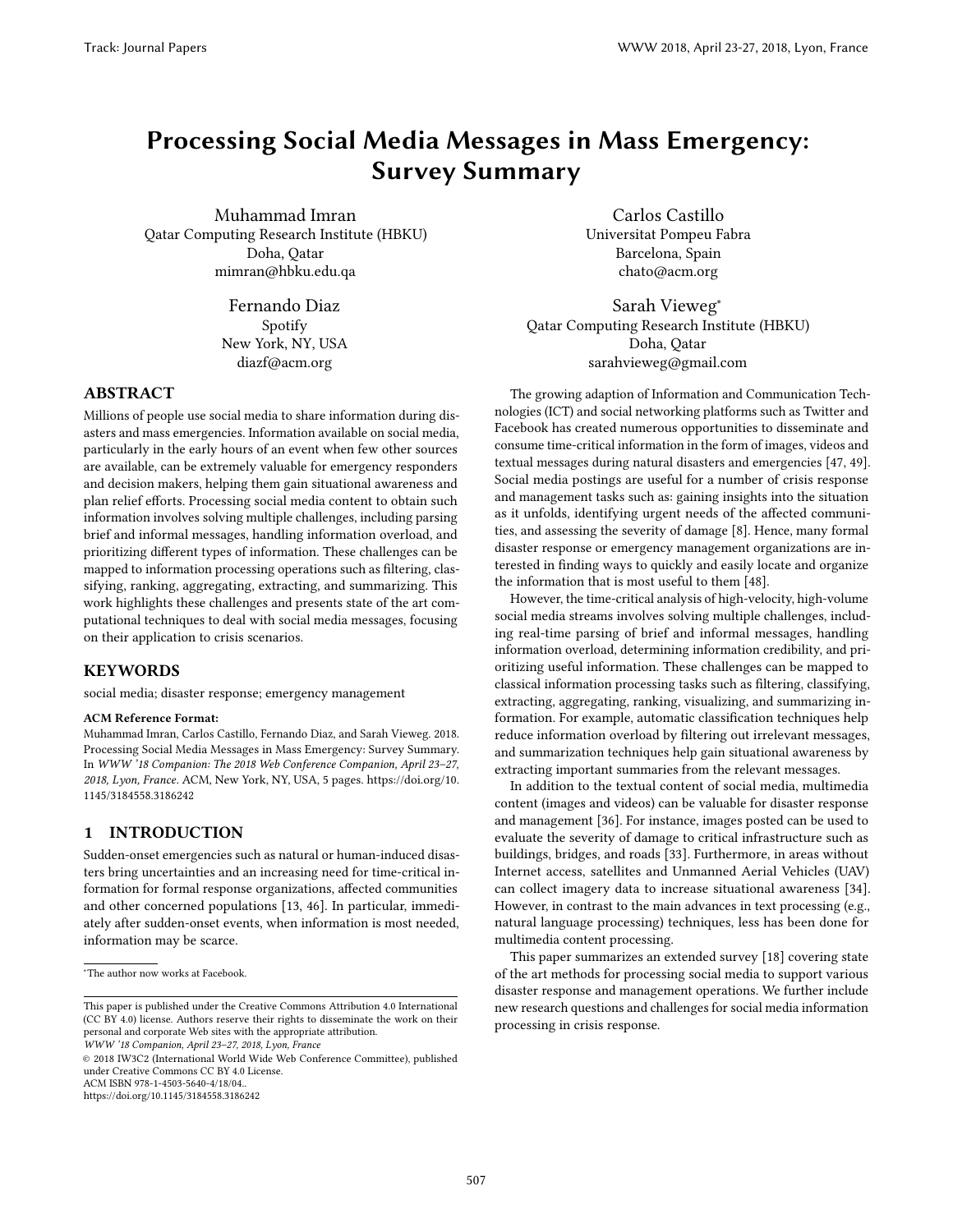# 2 INFORMATION NEEDS, DATA CHARACTERISTICS, AND ACQUISITION

# 2.1 Information needs

The information needs of formal emergency response organizations varies with their roles and duties, as well as with characteristics of their specific context and its evolution over time [\[15,](#page-4-11) [16\]](#page-4-12). For instance, humanitarian and governmental emergency management organizations seek high-level information about a disaster, such as the scale of the event, the number of people living in the affected areas, and the overall economic impact. In contrast, organizations such as local police forces and firefighters benefit from information concerning individual emergency cases, such as urgent medical emergency reports, and the location of severely injured or trapped people. Roughly, these two types can be characterized as seeking to understand "the big picture" versus finding "actionable insights."

# 2.2 Data characteristics and acquisition

The factors that can trigger an increase in social media communications can be endogenous or exogenous. The former includes spontaneous popularity increases of an information "meme" due to information cascades or contagion. The latter includes large-scale events such as disasters, emergencies, and mass convergence events. Data quality, in terms of readability, grammar, and sentence structure, vary significantly across social media platforms. For instance, messages in Twitter are often brief, informal, unstructured, and contain grammar and spelling mistakes. Preprocessing this data is an essential step before it can be used for any computation.

For automatic data collection, most large social media platforms provide Application Programming Interfaces (APIs). Generally, these APIs can be categorized into two types: search APIs and streaming APIs. Search APIs provide access to archived messages up to a certain limit. Streaming APIs allow subscribers to continuously consume data from a real-time data feed (again data limits maybe imposed). Different data collection strategies can be used to collect data, depending on the information need expressiveness allowed on these APIs. For example, a geographical rectangle (or bounding box) can be defined to acquire geo-tagged messages, a boolean query composed of keywords can be defined to acquire messages matching such query, or a specific set of users can be specified to collect everything those users post.

# 2.3 Event detection

Social media data processing systems often start with the automatic detection of an event. Crisis situations can be expected (i.e., predicted or forewarned) or unexpected. Expected crises include extreme weather events such as storms and tornadoes, where information is usually broadcast publicly before the event happens. Unexpected events include earthquakes and technological disasters such as industrial accidents, which can be anticipated only to a very coarse degree. The Topic Detection and Tracking (TDT) research community has developed techniques based on data from news media and other sources [\[3\]](#page-4-13) including story segmentation, topic detection, new event detection [\[5,](#page-4-14) [40,](#page-4-15) [41\]](#page-4-16), link detection, and topic tracking [\[11,](#page-4-17) [45\]](#page-4-18). A popular approach to detect new events in a data stream is to look for sudden increases in the frequency

("bursts") of sets of keywords. However, this approach has some shortcomings. For instance, many popular hashtags (such as #followfriday) do not represent real-world events. Other approaches include using wavelet-based clustering of frequency signals, topic clustering with meta-data analysis, and domain-specific approaches using predetermined rules [\[12,](#page-4-19) [50\]](#page-4-20).

# 2.4 Retrospective versus live data processing

Once an event is detected, its continuous tracking to obtain realtime insights is important for crisis responders. To be effective during emergencies, the data should be processed in real-time, and not retrospectively. Live data analysis (online processing) is usually performed over a current stream of data relevant for an event, often provided in real-time or with a short delay. The trade-off between retrospective and real-time data analysis is a matter of accuracy versus latency. However, in time-critical situations, the urgency with which the output of an analysis is required remains high, thus online algorithms using stream processing architectures can play a vital role [\[19,](#page-4-21) [28\]](#page-4-22).

# 3 CLASSIFICATION, CLUSTERING, AND SUMMARIZATION

Social media communications during disasters are now so abundant that it is necessary to sift through hundreds of thousands, even millions of data points to find useful information. In recent years, several text and multimedia processing methods have been developed to efficiently process this overwhelming amount of information.

# 3.1 Information classification

A key task is to separate relevant and useful information from irrelevant and/or noisy content. One well-known approach to this task is supervised classification, which requires labeled examples (usually thousands of them). The selection of the set of categories to be used is mainly driven by two main factors: the data that is present in social media during crises and the information needs of users [\[17\]](#page-4-23).

A classification task broadly includes different typologies of messages by information provided (e.g., affected or injured people, infrastructure damage, urgent needs of affected population) [\[19\]](#page-4-21), or by information source (e.g., eyewitness accounts, official government sources, TV, radio) [\[35\]](#page-4-24), or by information credibility factors (e.g., fake news, rumors, disinformation, misinformation) [\[9\]](#page-4-25), or  $b\gamma$ temporal aspects (e.g., using different temporal phases of an event including pre, during, and post) [\[11\]](#page-4-17), by geographical locations (e.g., based on particular geographical area or places near to the disaster zone), or by factual, subjective, or emotional content.

# 3.2 Information clustering

Clustering, which is an unsupervised machine-learning technique, covers a family of methods that seek to identify and explain important hidden patterns in unlabeled data. To process social media data during crises, clustering can help gather semantically similar messages that need to be processed/examined by humans, for instance by displaying multiple equivalent messages as a single item instead of multiple ones [\[6,](#page-4-26) [42\]](#page-4-27). Clustering approaches can be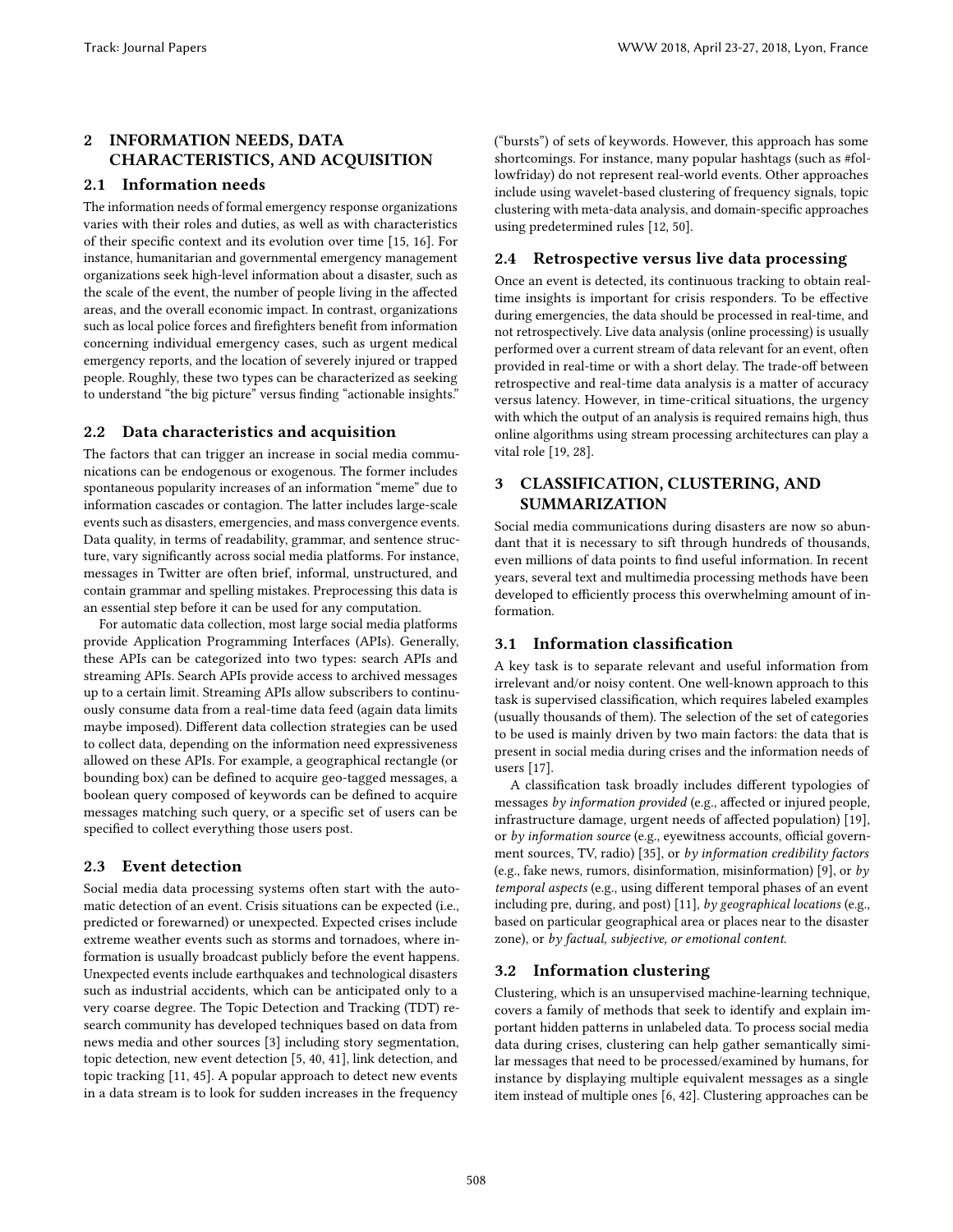used to find anomalies in crisis data streams and to discover human annotation errors to improve the quality of supervised classification process [\[17,](#page-4-23) [20\]](#page-4-28).

#### 3.3 Information summarization

Categorizing messages reduces the amount of information that has to be processed by humans, but the remaining set of messages, even in single categories, can still be overwhelming for crisis responders. Information summarization techniques generate text-based summaries of an event as it unfolds. Text summarization systems are usually designed to surface core topics discussed in a set of relevant documents by locating key sentences. Other systems can produce a summary by abstracting or generating new sentences [\[4\]](#page-4-29).

In the context of disaster data summarization, temporal information summarization or update summarization methods can infer the importance of different sentences using disaster-specific features, including geo-location and language models representing the way in which people write in social media about a disaster [\[24\]](#page-4-30). Text summarization systems can generate evolving summaries of a disaster over time [\[23\]](#page-4-31). Other approaches adapt a two-step approach in which first critical sub-events are identified and then summarized [\[43\]](#page-4-32)

#### 3.4 Information veracity

While social media can be a valuable resource for crisis response efforts, one of the barriers that hinders its use as a resource is the lack of trust on its contents [\[14\]](#page-4-33). Determining information credibility is difficult, especially during an ongoing emergency situation, as it involves dealing with misinformation (unintentional), disinformation (intentional), and rumors (unverifiable). Automatic techniques have been proposed to determine information credibility on social media, most such methods are based on superficial characteristics of the messages and of the history of the users who post them [\[9,](#page-4-25) [39\]](#page-4-34).

#### 3.5 Semantic enrichment

Semantic enrichment can be used to add layers of semantics (e.g., meta-data) to information so that algorithms can understand and interpret its meaning. Named entity recognition is a well-known semantic enrichment technique useful to identify named entities (person, places, and organization) from a give piece of information (e.g., a tweet). The identified named entities can then be linked to concepts (in many cases real-world concepts). After named-entity linking, messages that have been semantically enriched can be used to provide faceted search, a popular approach to interactively search through complex information spaces. Such semantic techniques have been used in social media processing systems e.g., Twitris [\[38\]](#page-4-35).

Automatic processing systems interact with each other for a variety of reasons, allowing users to engage in information "triangulation." However, allowing systems to communicate information in a unified way is a challenging endeavor. An effective way to enable such heterogeneous communications is through machineunderstandable ontologies. In crisis informatics domain ontologies such as HXL  $^1$  $^1$ , MOAC  $^2$  $^2$  define and categorize different concepts to facilitate a common understanding.

# 3.6 Multimedia processing

Despite the wealth of research studies on the processing of social media textual content, comparatively less has been done on multimedia (images and videos) content. Images shared on social media can significantly help in various disaster response tasks [\[36\]](#page-4-7). Additionally, messages containing images/photos have been found to be more helpful for other tasks such as estimating the epicenter of an earthquake [\[25\]](#page-4-36).

Other approaches combine features from textual and imagery content to, for example, classify visually relevant and irrelevant tweets [\[10,](#page-4-37) [51\]](#page-4-38) or to generate event timelines using image-text summarization [\[51\]](#page-4-38). Visual summaries of trending topics can be generated using a multimodal-LDA (MMLDA) method [\[7\]](#page-4-39), and image classification can be used to support a number of crisis response tasks [\[2\]](#page-4-40) such as critical infrastructure damage assessment [\[33\]](#page-4-8) and irrelevant image filtering [\[30\]](#page-4-41).

Satellite imagery and aerial imagery captured via unmanned aerial vehicles (UAVs) is increasingly considered important and useful for disaster response. Aerial imagery can be captured and processed faster and at a lower cost, in comparison to satellite imagery data, and can potentially help gain situational awareness during the early hours of a disaster event. Hybrid systems combining human computation and machine learning techniques have been proposed for UAV imagery processing [\[34\]](#page-4-9).

# 4 SYSTEMS FOR SOCIAL MEDIA MONITORING AND PROCESSING

Many systems for processing social media during disasters have been developed at various levels of maturity, ranging from proofof-concept to production-level systems. For instance, Twitris [\[38\]](#page-4-35) provides support for automatic classification of tweets and performs semantic enrichment. Emergency Situation Awareness (ESA) [\[37\]](#page-4-42) performs event detection, text classification, online clustring, and geotagging. SensePlace2 [\[26\]](#page-4-43) filters and extracts geographical, temporal, and thematic information from tweets. Artificial Intelligence for Disaster Response (AIDR) [\[19\]](#page-4-21) uses supervised machine learning techniques to categories tweets into humanitarian categories in real-time.

Common elements in these systems include lists and timelines to show recent important messages and groups containing semantically similar messages, maps for geotagged messages, graphs and charts to show visual summaries (e.g., proportion of messages), and time series graphs to represent volume of words, topics, or concepts over time.

# 5 CURRENT RESEARCH CHALLENGES AND FUTURE DIRECTIONS

In this section, we suggest some research directions based on the survey.

#### 5.1 Domain adaptation and transfer learning

Obtaining human-labeled data to train automatic classifiers takes time; using data from past disasters may yield good results, but using data from the current disaster usually yields better results. Collecting recent training data rapidly is a challenge, and failing

<span id="page-2-0"></span><sup>1</sup>http://hxl.humanitarianresponse.info/

<span id="page-2-1"></span><sup>2</sup>http://observedchange.com/moac/ns/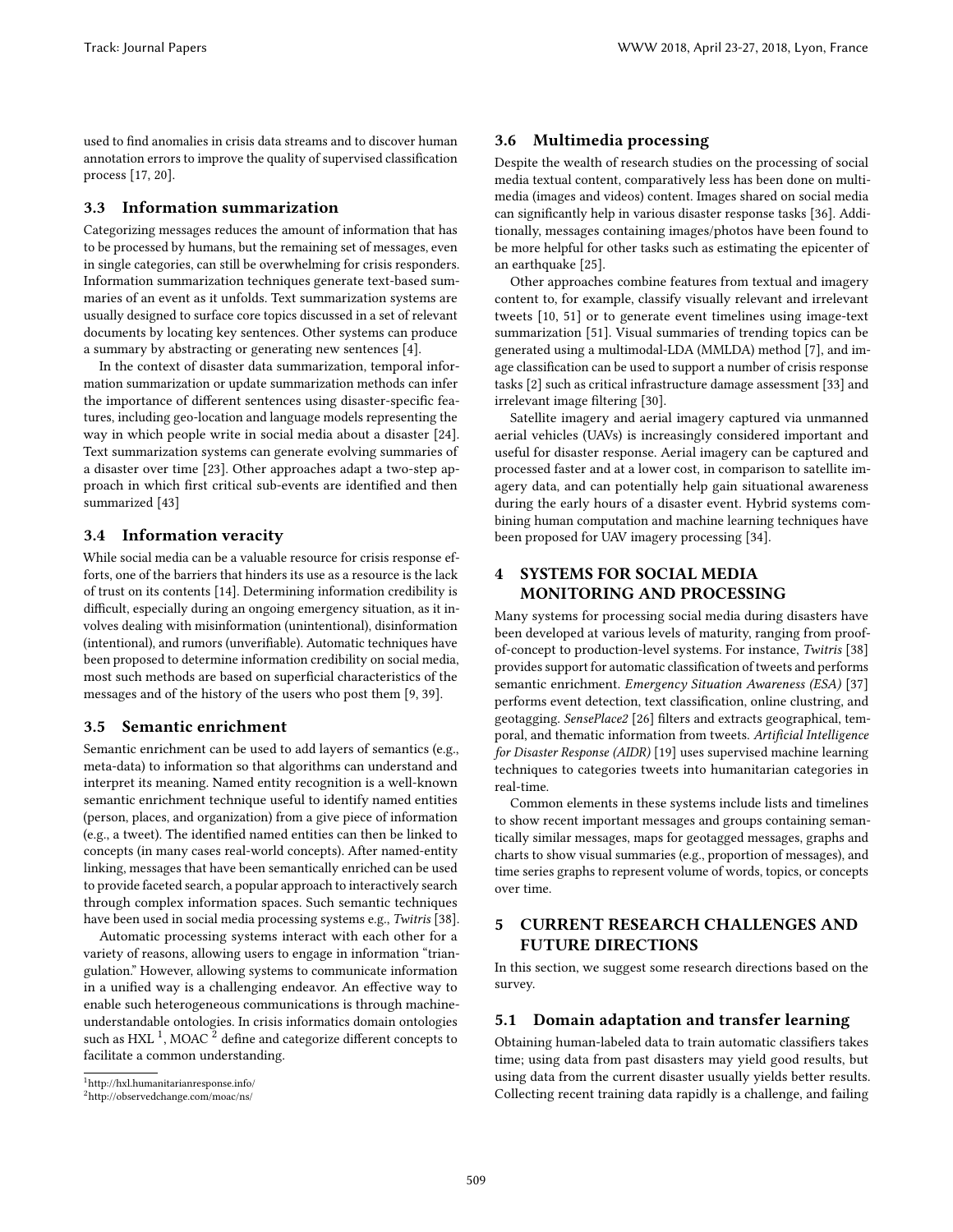to do so may introduce unwanted inaccuracies or delays in the processing of important information. While some recent studies have demonstrated the utility of labeled data collected from past (potentially similar) disasters [\[22,](#page-4-44) [29,](#page-4-45) [32\]](#page-4-46), robust machine learning techniques tested in different types of disasters (floods, earthquakes, hurricanes etc.) have yet to be developed. Methods such as domain adaptation and transfer learning can be employed to utilize data from past events, possibly in combination with unlabeled from the new event.

# 5.2 Online and active learning

In contrast to the batch learning approach in which machine learning models are trained using a batch of training examples, an online learning technique updates models upon receiving each new training instance (e.g., by receiving new labeled data from digital volunteers that are active immediately following a disaster [\[27\]](#page-4-47)). Online learning helps models dynamically adapt to new changes and patterns in the data. However, two core issues in online learning techniques that use crowsourcing are (i) which tasks (e.g., tweets) to select for crowdsourcing? and (ii) when is the suitable time to create each crowdsourcing tasks?

Due to the abundance of duplicate messages, particularly on Twitter, asking for labels for messages that closely resemble each others can potentially waste crowdsourcing work. Moreover, presence of duplicate messages in the training and testing sets may lead to misleading measurements of accuracy. Possible solutions include, for example, having an aggressive de-duplication strategy and employing an active learning technique to help select messages that are most likely to increase a system's accuracy. Additionally, techniques to uncover new concepts and to track concept evolution in the data stream can detect underlying data changes and trigger model re-training processes.

# 5.3 Information credibility

Rumor detection, dealing with misinformation and disinformation cases, and determining information credibility can address a core question of many humanitarian organizations: how much should they trust information found on social media. Despite several recent attempts, information credibility issues remain largely unresolved. Determining the credibility of information on social media is a challenging task. Techniques that try to tackle this issue should consider different factors such as what is the evidence? (e.g., search for more eyewitnesses), is there any bias associated with the provided information?, and consider a variety of different sources.

# 5.4 Applications of deep learning

Traditional text classification techniques rely on manually engineered features like cue words and TF-IDF vectors, and do not perform well when data features change due to high variability in social media data. Deep Neural Networks (DNNs) use distributed condensed representation of words and learn higher level abstract features automatically. Contrary to sparse discrete representations, distributed representations generalize well and thus can play an important role learning high variability in crisis data. Convolutional Neural Network (CNN) are useful for the classification of tweets into binary (information vs. not-information) and multi-class (affected

individuals, infrastructure damage, donations) categories [\[31\]](#page-4-48). A proposed variation of CNN with multilayer perceptron (MLP-CNN) has also shown to perform well in multi-class classification [\[29\]](#page-4-45). Although deep neural network techniques are promising for social media data classification, they require large amounts of training data. Recent attempts to make crisis-related labeled data available are hopeful [\[21,](#page-4-49) [35\]](#page-4-24), but much more remains to be done.

# 5.5 From situational awareness to actionable insights

Gaining situational awareness is a core task of many humanitarian organizations to gain insights from the disaster area. However, in some cases it is actionable knowledge in the form of pieces of information that are sought. These may include implicit and explicit requests related to emergency needs that should be fulfilled or serviced as soon as possible. Despite extensive research that mainly focuses on understanding and extracting updates contributing situational awareness from social media platforms, limited work has been done that focuses on understanding how actionable each piece of information is in a given context and for a given user. Computational techniques that can automatically identify actionable messages from a live data stream during emergency events, and that are able to assess their urgency and categorize them to match different information needs of humanitarian organizations, are essential for crisis responders to launch rapid relief efforts.

# 5.6 Humanitarian crises and health

Natural disasters, long-term wars, and conflicts create severe health issues to the people who live under these circumstances. According to the World Health Organization (WHO), over 130 million people around the world are suffering with critical health issues due to humanitarian crises.[3](#page-3-0) Although this work does not extensively discuss the role of social media and computational methods to deal with humanitarian health issues, there exist several studies examining social media uses and the advantages of different computational techniques in this space. [Al-garadi et al.](#page-4-50) presents a detailed survey on the use of social media to track pandemics that covers a number of machine learning techniques to process social media data. In a recent work [\[44\]](#page-4-51), Twitter data has been used during different epidemics to find information that is potentially useful for various health organizations.

# 6 CONCLUSIONS AND TRENDS

Social media platforms add new functionalities and new users every day; at the same time, some communications are moving to platforms that are oriented to one-on-one conversations or small groups instead of broadcasting. Cameras to capture 360-degree and Virtual Reality (VR) video, as well as UAVs with cameras, are becoming more affordable and easy to use, expanding the user base that produces these contents. In the light of these trends, we could envision that different types of information and more complex forms of information will emerge, creating new challenges. We expect active research and new developments in this space using machine intelligence, human intelligence, or a combination of both.

<span id="page-3-0"></span><sup>3</sup>http://www.who.int/hac/donorinfo/highlights/highlights37/en/